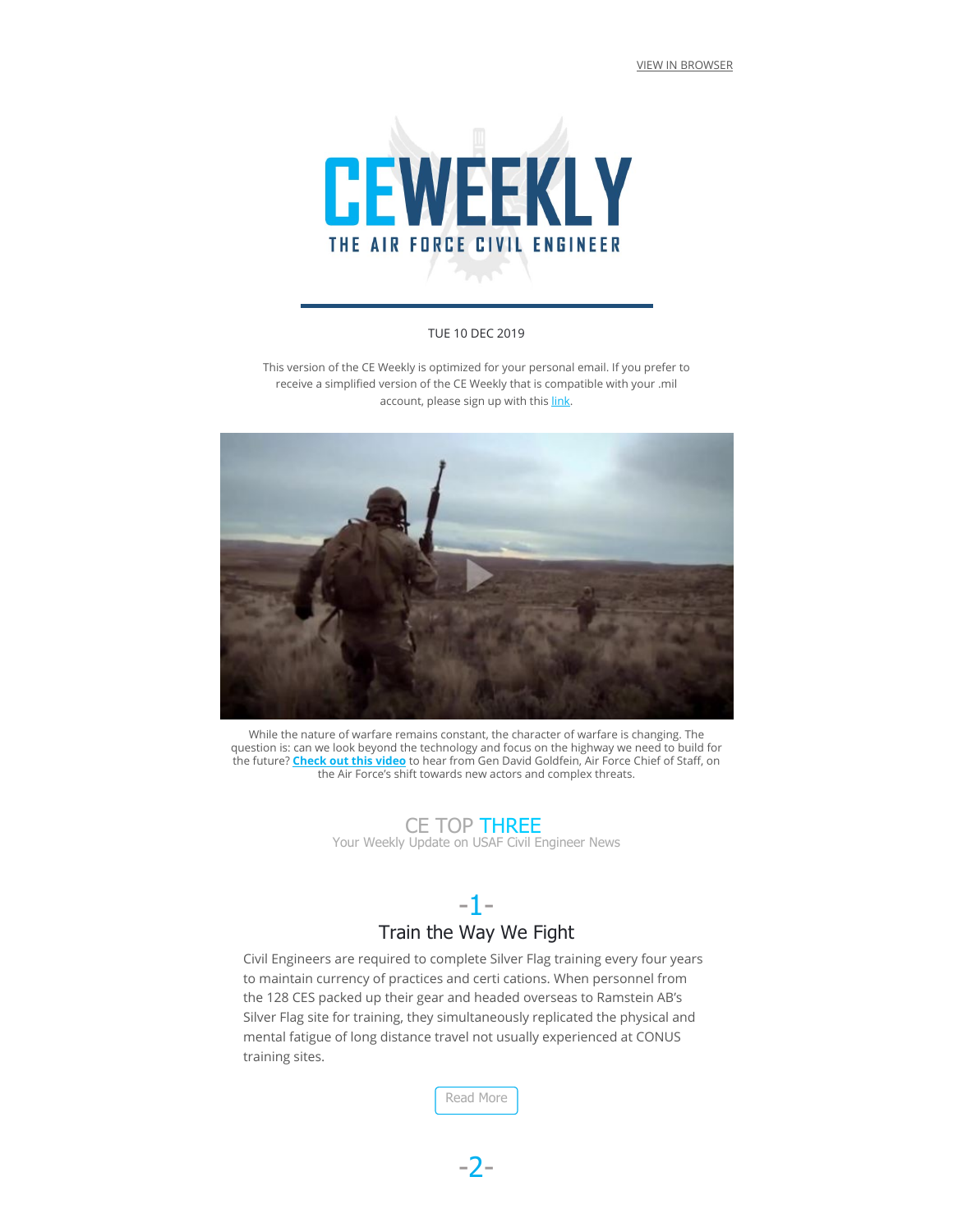#### Serve, Save, Survive

Vandenberg AFB is positioned along 43 miles of Pacific Ocean coastline. Firefighters at the base have acquired a broad set of first-responder skills to better serve their populace along the coastline and in the water. "Every rescue presents its own challenges," said Nate Ogan, 30 CES firefighter and water rescue program lead. "We are constantly having to innovate better ways of doing things."



## Response to PFAS

Since 2017, the Air Force has aggressively sampled and responded to PFAS contamination at the former Reese AFB located near Lubbock, Texas. The Air Force Civil Engineer Center is taking the next steps in its response by initiating a base-wide investigation to further identify contamination source areas, characterize geology and hydrogeology, and determine the nature and extent of the contamination.



#### Did You Know?



Each year, the Commander-in-Chief's (CINC) Installation Excellence Award (IEA) is given to the best installation in the United States Air Force. This award, created by the President of the United States in 1985, was established to recognize the outstanding efforts of the people who operate and maintain Department of Defense installations. The award encourages commanders to create an environment that promotes innovative ways to enhance base-level services, facilities, and quality-of-life. Each Major Command (MAJCOM) is encouraged to nominate one installation to compete for the Installation Excellence Award.

Congratulations to **Joint Base Elmendorf-Richardson**, AK and **Joint Base San**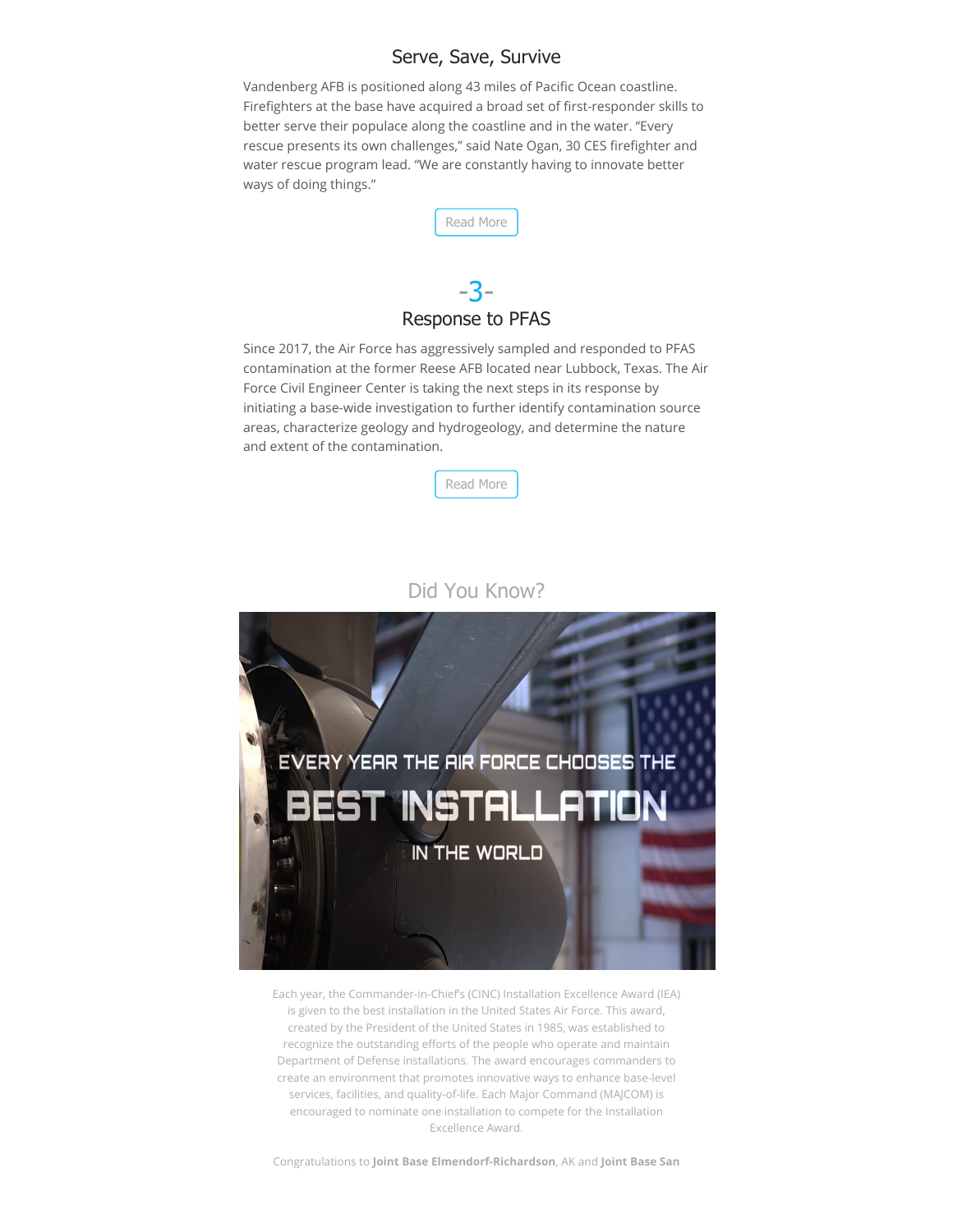Antonio, TX for being selected as the 2020 CINC IEA finalists! Both installations will be evaluated in January 2020 during in-person visits to determine the Air Force's winning installation.



### All in a Day's Work

Safety is no laughing matter, especially at deployed locations. Occupational safety NCO SSgt Courtney Muhl and her team at Ali Al Salem AB are working to minimize risk and instill a culture of safety. The results are already tangible— the number of safety mishaps has decreased by 43% in comparison to the first six months of 2019.

[Read More](http://api.sx8.email/api/v1/track/campaign/click/wasFHn3N7eK2QW3Bo3FA3R/92ZAGJzrsh1IhnLBLvCU1a)

#### Innovation Rodeo

The Air Force Installation and Mission Support Center continues to accept Innovation Rodeo ideas through 15 Dec 2019. Eight finalist ideas will be presented in San Antonio during February 2020. Each finalist team will have the chance to convince a board of senior Air Force installation and mission support leaders that their innovative idea deserves the funding and resources to be brought to life

[Read More](http://api.sx8.email/api/v1/track/campaign/click/Zn1bVsdDMox04u7u9w5zk5/92ZAGJzrsh1IhnLBLvCU1a)

### Housing Helpline

Since its launch in May 2019, the 24-hour "Housing Helpline" has connected Air Force housing residents to the appropriate channel of assistance for concerns regarding privatized and government housing. Col Michael Beach, Air Force Housing Privatization chief, said "Our focus with the helpline has been to provide a tool to residents that assists them in raising their concerns in a way that they feel their issue is being addressed and resolved in a timely manner."



## REVITALIZE CE SQUADRONS